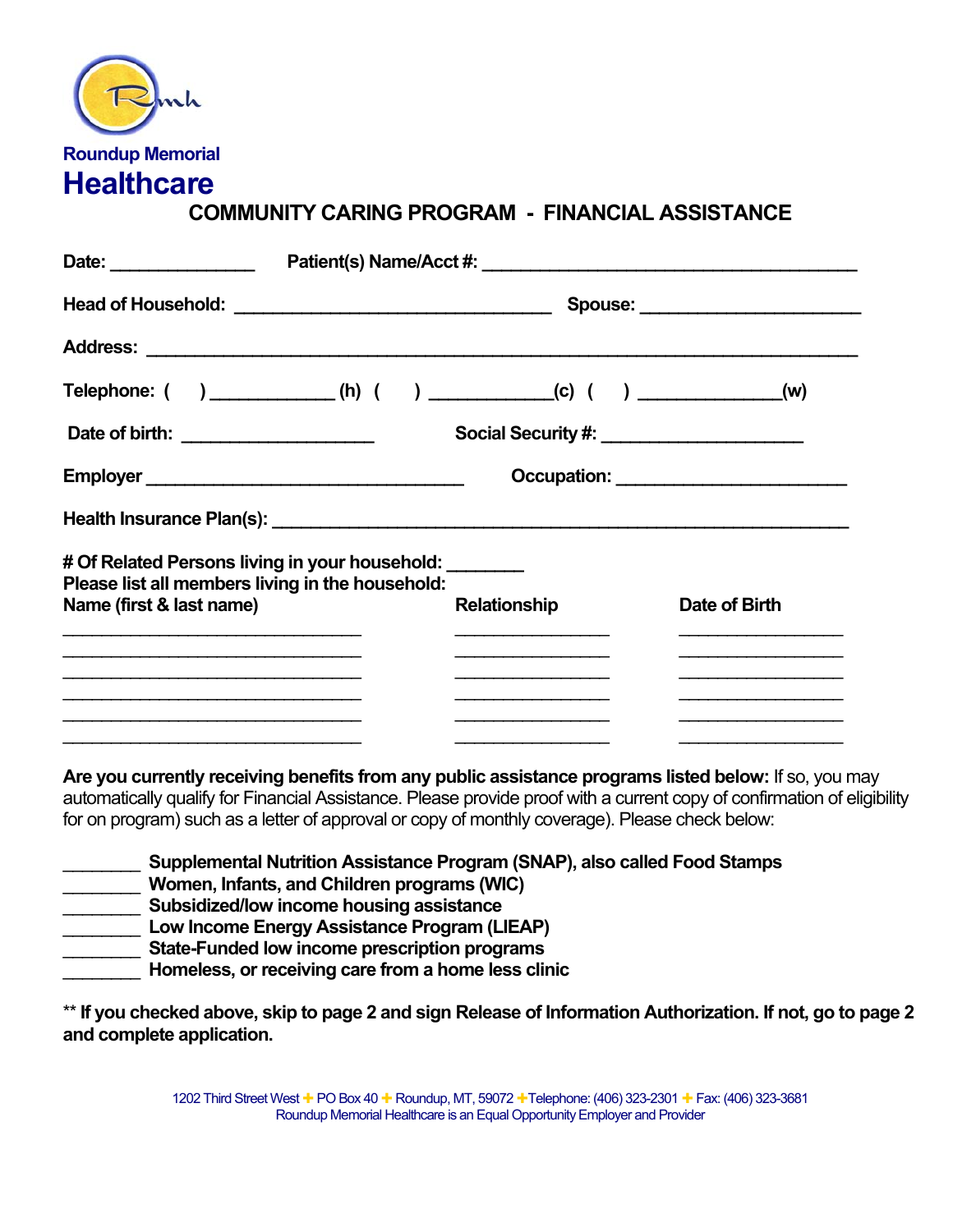| <b>Annual Household Income</b>                | <b>Self</b> | <b>Spouse</b> | Other | Total |
|-----------------------------------------------|-------------|---------------|-------|-------|
| Gross wages, salaries, tips, etc.             |             |               |       |       |
| Farm or Self-Employment                       |             |               |       |       |
| Public Assistance, Food Stamps, etc.          |             |               |       |       |
| Social Security/Supplemental Security(SSI) \$ |             |               |       |       |
| Unemployment Compensation                     |             |               |       |       |
| <b>Worker's Compensation</b>                  |             |               |       |       |
| Alimony, Child support, Pensions              |             |               |       |       |
| Income from dividends, interest, rent         |             |               |       |       |
| Other Income (explain)                        |             |               |       |       |
| <b>TOTAL INCOME</b>                           |             |               |       |       |

**Your initials \_\_\_\_\_\_\_\_\_\_\_\_ Page 1 of 2** 

## **Release of Information Authorization For Financial Assistance**

I certify that the provided information is true and correct to the best of my knowledge.

I will exhaust all other possible resources for payment of my medical services such as private insurance, Medicaid, Medicare, Veterans Administrations or Crime Victims, etc. I will take any action reasonably necessary to obtain such assistance and will assign or pay to Roundup Memorial Healthcare the full amount recovered.

I authorize a representative of Roundup Memorial Healthcare to obtain personal, financial or medical information from any source deemed necessary to determine my eligibility for financial assistance. In so authorizing, I release Roundup Memorial Healthcare and its representatives from any or all liability connected with this release.

\_\_\_\_\_\_\_\_\_\_\_\_\_\_\_\_\_\_\_\_\_\_\_\_\_\_\_\_\_\_\_\_\_ \_\_\_\_\_\_\_\_\_\_\_\_ \_\_\_\_\_\_\_\_\_\_\_\_\_\_\_\_\_\_\_\_\_\_\_\_\_\_\_\_\_

| Name (Print)                                                                                                                          | Date | Signature                                                                        |            |  |
|---------------------------------------------------------------------------------------------------------------------------------------|------|----------------------------------------------------------------------------------|------------|--|
| <b>Mailing Address:</b><br><b>Roundup Memorial Healthcare</b><br><b>Patient Account Services</b><br>P. O. Box 40<br>Roundup, MT 59072 |      | <b>Phone Numbers:</b><br>(406) 323-2301<br>(406) 323-3337<br>Fax: (406) 323-3002 |            |  |
| <b>VERIFICATION CHECKLIST (attach copies)</b>                                                                                         |      |                                                                                  | <b>YES</b> |  |
| Identification/Address: Driver's license, Social security card or other                                                               |      |                                                                                  |            |  |
| Income: Prior year tax return, three most recent pay stubs, social security,<br>unemployment, etc.                                    |      |                                                                                  |            |  |
| Insurance: Insurance Card                                                                                                             |      |                                                                                  |            |  |
| Medicaid: Application made or evidence of rejection                                                                                   |      |                                                                                  |            |  |